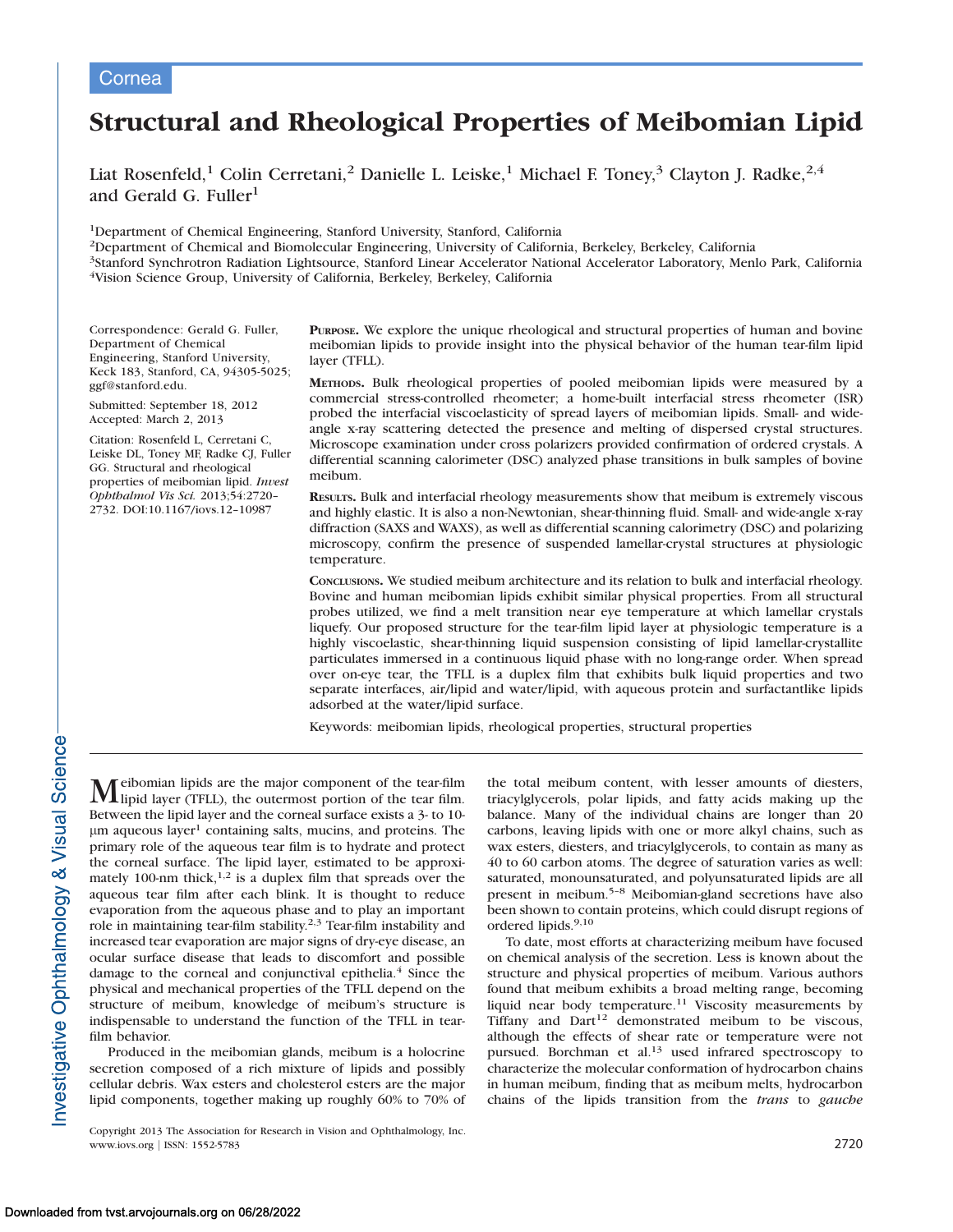rotomers. The increased disorder reduces the packing efficiency of the lipids. By using small-angle x-ray scattering (SAXS), Leiske et al.<sup>14</sup> observed crystalline structures in bulk human meibum. Two crystal populations were present, one melting at  $34^{\circ}$ C and another persisting up to  $40^{\circ}$ C. They also measured rheology of interfacial meibum films spread on water and found that the film undergoes a sharp phase transition from solidlike to liquidlike behavior below physiological temperature.

A major reason for the scarcity of information about meibum is the difficulty in obtaining large enough human samples for making measurements. Consequently, researchers often use other mammals as a source of meibum.15–17 Nicolaides et al.<sup>16,17</sup> studied the lipid composition of both steer and human meibum and found them to be similar.

In this work, we explore the bulk and interfacial properties of human and bovine meibum in an effort to understand how its structure relates to its physical properties. We explore temperature-induced transitions in the structure and mechanical properties of these meibomian lipids. Using SAXS, we detect the presence of crystal structures and observe their melt behavior. In addition, differential scanning calorimetry provides temperatures at which phase changes occur and their corresponding latent heats. We perform interfacial and bulk rheology measurements to probe how thin films and bulk samples of meibum respond to deformation over a range of shear rates and temperatures. By comparing the behavior of dispersed crystal structures to the measured mechanical properties over a range of temperatures, we gain understanding of how meibum's molecular organization contributes to its physical behavior.

## **METHODS**

## Meibomian Lipid Collection

Animal and human ethics were approved for the collection of meibomian lipids; the study was carried out in accordance with the tenets of the Declaration of Helsinki. Bovine eyelids of more than 200 animals were dissected postmortem at a slaughterhouse. The eyelids were warmed to  $37^{\circ}$ C, and the meibomian lipids were extruded by hard expression of the superior and inferior eyelid margins<sup>16,17</sup> with pliers, yielding an average of 3 mg per eye. The excreta were scraped from the lid margin with a metal spatula and deposited onto a small glass cover slip that was then placed in an amber jar for storage at  $-20^{\circ}$ C until use. The excreted fluid was a clear liquid at 37 $^{\circ}$ C, and became opaque and yellowish upon solidification at room temperature. The bulk rheological experiments required pooling of bovine meibum from multiple animals to generate samples large enough for analysis. Otherwise, samples from individual animals were stored and tested separately.

Twelve human-meibum samples, each less than 1 mg (i.e., five samples of 0.3–0.5 mg, four samples at 0.6–0.8 mg, and three samples between 0.8–1.0 mg), were collected from healthy, non–dry-eye, non–lens-wearing volunteers. A meibum sample was collected only when, on examination, the volunteer met the following criteria: lack of dry eye symptoms  $(<$  5) as determined by the Schein Questionnaire<sup>18</sup>; minimal to absence of sodium fluorescein staining in the cornea; tear-film break-up time longer than 7 seconds; and absence of meibomian gland dysfunction (MGD) as determined by normal meibum appearance.

Meibum was expressed from the lower lids by applying pressure with a sterile cotton swab against a Mastrota paddle (Medi Instrument Inc., New York, NY). Gentle scraping of the eyelid margin with a small, degreased metal ocular spud collected secreted meibum. Samples collected from the right and left eyes of a single volunteer were pooled and transferred onto a small glass cover slip that was then placed in an amber jar. Collected samples were packed in dry ice, shipped overnight, and stored upon arrival at  $-20^{\circ}$ C until use. Here too, the bulk rheological experiments required pooling samples from four individuals.

## Interfacial Shear Rheometry

An interfacial stress rheometer (ISR) probed the interfacial viscoelasticity of the meibomian lipids. Validation and merits of this technique are available elsewhere.19,20 Briefly, the ISR is a two-dimensional analogue to a classic, three-dimensional sliding-plate rheometer. It ascertains the viscoelastic properties of monolayers. Our ISR uses a KSV mini-trough (KSV NIMA/ Biolin Scientific, Espoo, Finland) coupled with a Wilhelmy balance (KSV NIMA/Biolin Scientific) and moveable barriers to monitor and control surface pressure. Two Helmholtz coils apply an oscillating magnetic field used to move the magnetic, Teflon-coated rod along its major axis at sinusoidal strains. The rod floats at the interface in a rectangular, quartz channel. The long axis of the channel is perpendicular to the trough barriers so that compression of the monolayer throughout the trough (inside and outside the channel) is uniform. The channel maintains the lateral position of the rod during the experiments and defines the velocity profile created by the rod motion. Resulting stress was calculated from a calibration constant that converted the strength of the magnetic field to the force (the rheometer was calibrated prior to deposition of every monolayer). Rod position was monitored with a chargecoupled device camera (Basler Electric Company, Highland, IL) and strain was ascertained from the images. The trough surface was heated to 35°C to facilitate sample spreading. Solid meibum touched to the trough surface with a metal spatula spread spontaneously. To ensure reproducible measurements, each sample was first spread to a constant surface pressure of 2 mN/m. After spreading, the trough was cooled to  $20^{\circ}$ C over a period of 1 hour before the film was compressed to the desired surface pressure. Trough surface area was held constant as the interface was slowly heated to  $35^{\circ}$ C at 0.3°C/min. During the heating cycle, interfacial rheology was monitored at a frequency of 1 Hz and a strain of 1.74%, which is within the linear viscoelastic region of meibum. Temperature changes in time were monitored by placing a temperature probe 1 to 2 mm below the surface behind the trough barriers.

Recent Brewster Angle Microscopy (BAM) measurements<sup>15</sup> showed that on deposition, meibomian lipids spread from solvent are inhomogeneous. At 15 mN/m and above, the surface pressure at which the elasticity of the film increased, and the film was homogeneous on length scales as small as the limit of BAM. These measurements reveal surface microstructures on the order of at most  $100 \mu m$ , a much smaller length scale than that of the ISR gap width.

## Bulk Shear Rheometry

Shear rheology of pooled bovine meibomian lipids was measured using a stress-controlled rheometer (Model AR G2; TA Instruments, New Castle, DE) with an 8-mm parallel plate and a gap size of  $250 \mu m$ . Due to the small volume of an individual human-meibum sample (of the order of  $0.3 \mu L$ ), shear rheology of four pooled human-meibomian samples was measured with a 3-mm parallel plate and a gap size of  $100 \mu m$ . Samples were loaded at  $23^{\circ}$ C. Both steady shear rheology and oscillatory shear rheology were performed on every sample. For oscillatory rheological measurements, a stress sweep was first performed to obtain the linear viscoelastic region. Then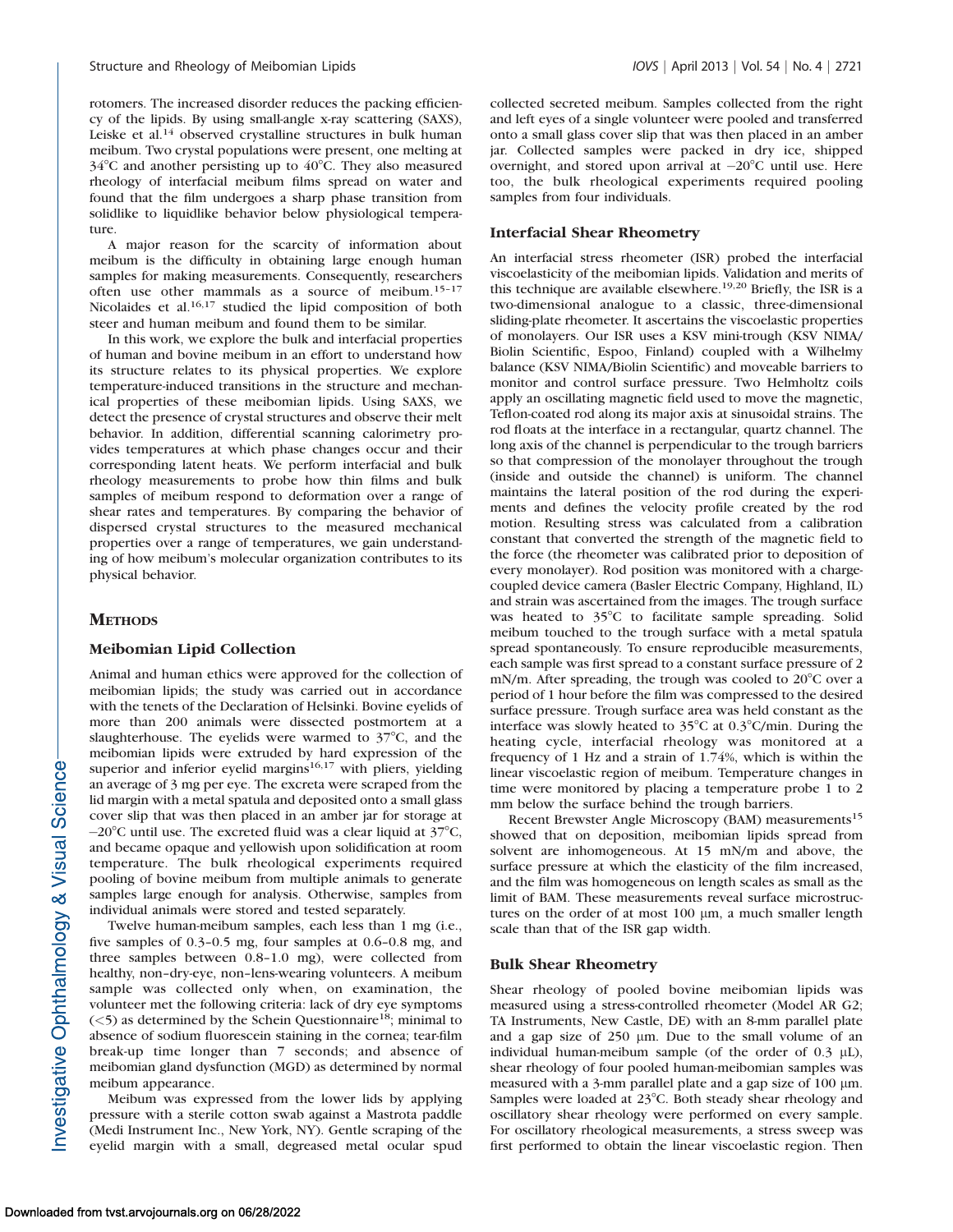the sample was heated at a constant rate of  $1^{\circ}$ C per minute while oscillating the upper plate at 1 Hz and 0.1% strain, which is within the linear viscoelastic region for the sample.

#### SAXS

SAXS experiments were performed at the Stanford Synchrotron Radiation Lightsource (SSRL) on beamline 1 to 4. Bovinemeibum samples were sandwiched between two Kapton windows (Kapton Source, Monrovia, CA) in a sample holder. A two-dimensional detector collected scattering intensity  $I(q)$ over 2-minute intervals for the combined sample and holder. Scattering of the empty sample holder with Kapton windows (Kapton Source) was also recorded. Transmission of the holder and sample were measured to normalize intensity and remove scattering volume dependence; an empty cell was subtracted as the parasitic scattering. Background (diffuse) scattering was removed, and a function was fit to the baseline and subtracted from the data, ensuring that the background was independent of the scattering vector,  $q$  [Å<sup>-1</sup>], which for ordered structures is related to length scales in real space,  $d$  [A], by the expression:  $q = 2\pi/d$ . Scattering peaks were fit with Gaussian functions to determine peak centers and widths. Scattering spectra of the samples were measured at temperature increments of  $3$  to  $4^{\circ}$ C between 26 and 45°C. Samples were heated until the peaks disappeared; therefore, not all samples were heated to  $45^{\circ}$ C.

#### Wide-Angle X-Ray Scattering

Wide-angle x-ray scattering (WAXS) experiments were also performed at SSRL beamline 1 to 4. The technique was the same as that for SAXS. However, the distance between the sample and the detector was shorter, and, thus, diffraction maxima at larger angles were observed.

#### Polarized-Light Microscopy

Micrographs of bovine meibum were obtained with a polarizedlight microscope (Olympus BX51; Olympus, Tokyo, Japan) attached to a color digital camera (Olympus C-5060; Olympus). A sample from a single animal was sandwiched between a glass slide and a cover slip, placed on a temperature-controlled stage, and subjected to temperature cycling between 15 and  $150^{\circ}$ C at a rate of 2<sup>o</sup>C per minute with still images (1024  $\times$  768 pixels) captured every 30 seconds. Two polarizing filters were oriented 90° to each other: one between the light source and the sample, and one between the sample and the camera (Olympus C-5060; Olympus). Birefringence due to anisotropic crystal structures was evident in the visible bright areas of the images.

To quantify birefringence intensity, images were converted to grayscale, and the average intensity,  $I$ , of all image pixels ( $\sim$ 8)  $\times$  10<sup>5</sup> pixels) was calculated. We define a relative intensity, I/  $I_{max}$ , where  $I_{max}$  corresponds to the average pixel intensity of the brightest image. To ascertain melting or crystallization transitions, we tracked  $I/I_{max}$  versus temperature.

#### Differential Scanning Calorimetry

A TA Instruments differential scanning calorimeter (DSC) (Model DSC Q20; TA Instruments, New Castle, DE) was used to analyze phase transitions in bulk samples of bovine meibum. At temperatures in which phase transitions occur, latent heat is absorbed or released, resulting in a peak in heat inflow or outflow at that temperature. Peak location and width reveal the temperature ranges for a particular phase transition; integration of the peak gives the total latent heat released or absorbed for a given phase transition; 5- to 10-mg individual and pooled samples of bovine meibum taken from storage at

-20°C were hermetically sealed into aluminum TA-Tzero sample pans (TA Instruments). Carefully sealed samples were then placed in the DSC holder, and temperature was cycled between  $-30$  and 200°C at a rate of 2°C per minute for at least two complete cycles. Peak areas were quantified with the TA Analysis software (TA Instruments). We subjected 11 samples of bovine meibum to a combined 25 heating/cooling cycles.

## **RESULTS**

## Interfacial Shear Rheology

The change in bovine-meibum interfacial viscoelastic properties as the film was heated or cooled is presented in Figure 1. G' stands for the elastic modulus while G'' stands for the viscous modulus. The SD of six measurements was  $\pm$ 5% for both heating and cooling and is within the size of the data points. At  $23^{\circ}$ C and a surface pressure of 24 mN/m, the film was quite elastic  $(G' > G'')$  with high values, near 10 mN/m. As the film was heated, the interfacial moduli decreased by almost three orders of magnitude. Between 29 and  $31^{\circ}$ C, the interfacial elastic modulus dropped most rapidly; the film became primarily viscous ( $G'' > G'$ ) at approximately 30°C. At 35°C,



FIGURE 1. Interfacial moduli as a function of temperature for a representative bovine-meibomian lipid film at a frequency of 1 Hz and a strain of 1.74%. The film was initially compressed to 24 mN/m at  $23^{\circ}$ C, then the surface area was held constant as the film was heated to  $35^{\circ}$ C (a), and then cooled back to  $23^{\circ}$ C (b). Filled symbols represent the elastic modulus, G', and open symbols represent the viscous modulus, G''. Error bars are within the size of data points.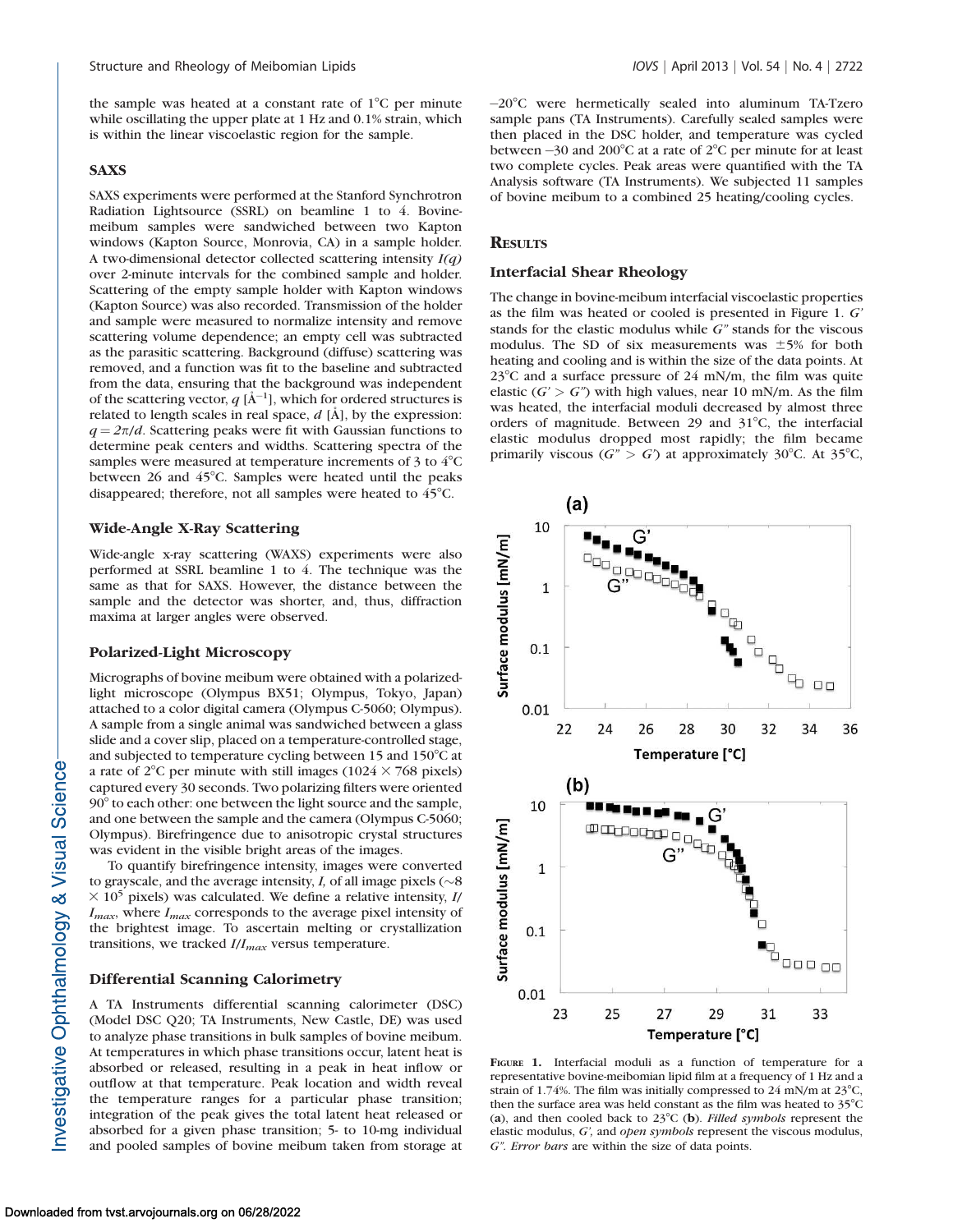the interfacial viscous modulus was at the sensitivity limit for the ISR (0.02 mN/m). After reaching  $35^{\circ}$ C, the film was cooled back to  $23^{\circ}$ C (Fig. 1b). Over the temperature range, 35 to  $31^{\circ}$ C, the film was viscous with no measureable elastic component. An interfacial elastic modulus was discernible at  $31^{\circ}$ C and rose very quickly between 31 and 29°C. The film became primarily elastic at 29°C. Comparison between the two curves reveals a sharper transition when the film is cooled; the film becomes rigid over a very narrow temperature range. Moreover, the values of both the interfacial elastic and viscous moduli are higher at the base temperature  $(23^{\circ}C)$  after heating and then cooling.

#### Bulk Shear Rheology

The bulk viscoelastic properties obtained from oscillatory shear rheology of pooled samples are presented in Figure 2 for bovine meibum and in Figure 3 for human meibum. The elastic  $(G')$  and viscous  $(G'')$  moduli are shown as functions of temperature. Temperature sweeps from 25 to  $40^{\circ}$ C and 40 to  $25^{\circ}$ C were performed as presented in Figures 2a, 2b for bovine meibum and in Figures 3a, 3b for human meibum. For the bovine meibum, the major melt transition occurred between 29 and  $35^{\circ}$ C. In that  $6^{\circ}$ C temperature range, the viscous and elastic moduli both decreased by three orders of magnitude during heating. Despite the dramatic decrease in viscoelasticity, the fluid remains predominantly elastic  $(G' > G'')$ . Comparison of the two curves reveals that the transition during cooling is sharper than that during heating. Moreover, the temperature range in which the transition occurs, 32 to



FIGURE 2. Bulk moduli as a function of temperature for pooled bovinemeibomian lipid. The sample was loaded at  $25^{\circ}$ C and heated to  $40^{\circ}$ C (a) and cooled back to  $25^{\circ}C$  (b). Filled symbols represent the elastic modulus, G', and open symbols represent the viscous modulus, G''. Error bars are within the size of data points.



FIGURE 3. Bulk moduli as a function of temperature for pooled humanmeibomian lipid. The sample was loaded at  $25^{\circ}$ C and heated to  $40^{\circ}$ C (a) and cooled back to  $25^{\circ}$ C (b). Filled symbols represents the elastic modulus, G', and open symbols represent the viscous modulus, G''. Error bars are within the size of the data points.

 $36^{\circ}$ C, is higher in the cooling process than in the heating process,  $27$  to  $35^{\circ}$ C. The SD of five measurements was less than 4%, too small to be shown in the figures.

The human-meibum shear rheology in Figure 3 displays the same general behavior as that for the bovine meibum. Here too, a phase transition is observed between 29 and  $35^{\circ}$ C where the viscous and elastic moduli both decrease by three orders of magnitude. The maximum magnitude of the viscous and elastic moduli is lower than that of bovine meibum but within the same order of magnitude. Likewise, the SD of three measurements was  $\pm$ 3.67%.

Additional temperature sweeps for bovine meibum were performed from 25 to 150 $\degree$ C and back to 25 $\degree$ C to reveal the temperature at which the fluid becomes purely viscous (the point at which the elastic modulus cannot be detected). Results are presented in Figure 4. They show that the fluid is mostly elastic even at very high temperatures. Only above  $140^{\circ}$ C does the fluid become more viscous than elastic. In human meibum, measurements were not performed at temperatures higher than  $40^{\circ}$ C due to the small sample size and the difficulty in obtaining signal at high temperature. SD over three measurements was  $\pm 1.84\%$  to 3.14%.

The bulk viscosity of meibum as a function of shear rate at various temperatures is presented on log-log scales in Figure 5 for bovine meibum and in Figure 6 for human meibum. SD of the measured viscosities over three repeated samples was less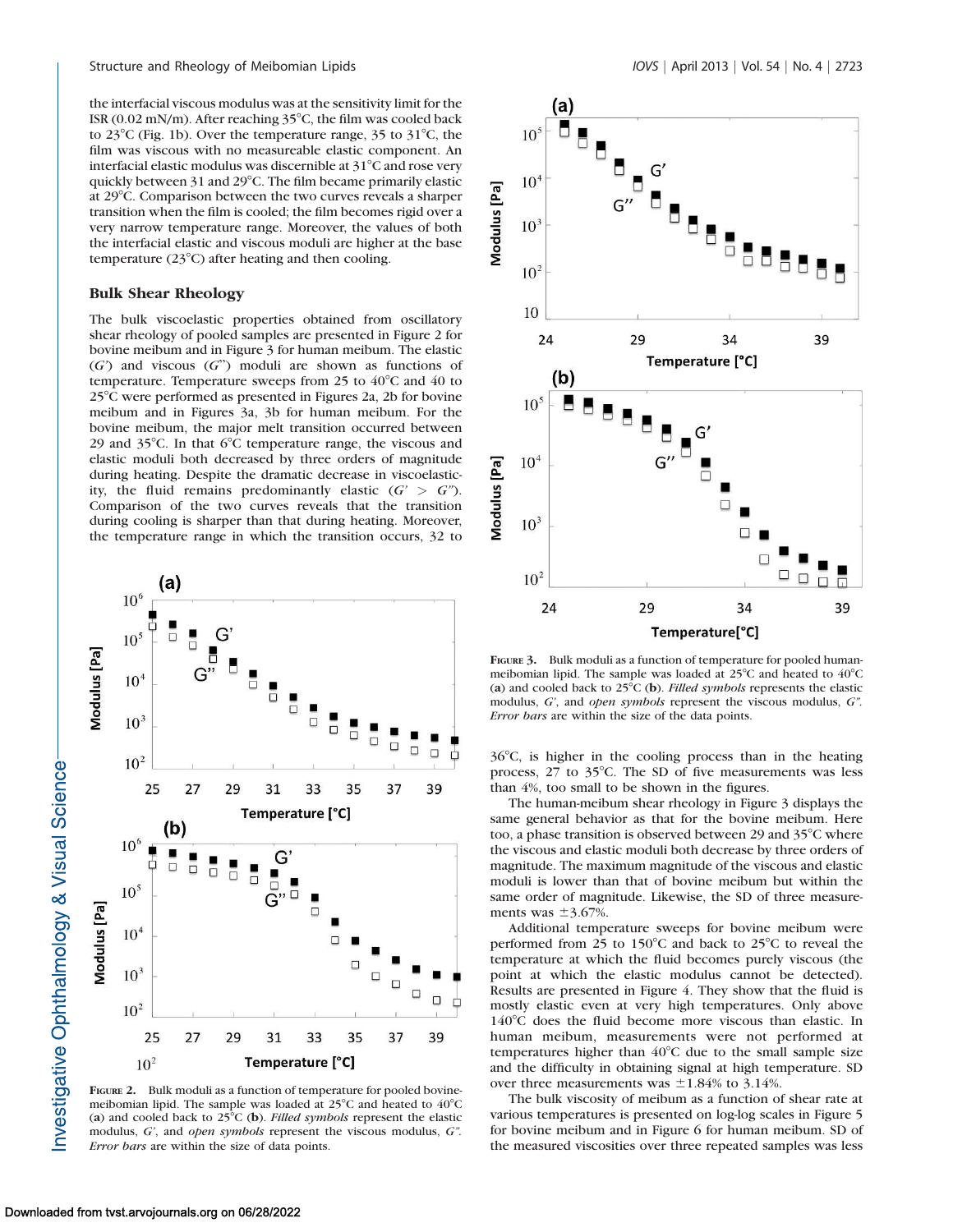

FIGURE 4. Bulk moduli as a function of temperature for pooled bovinemeibomian lipid. The sample was loaded at  $25^{\circ}$ C and heated to  $150^{\circ}$ C (a) and cooled back to  $25^{\circ}C$  (b). Filled symbols represents the elastic modulus, G', and open symbols represent the viscous modulus, G''. Error bars are within the size of data points.

than 5%. Bovine-meibum viscosity is very large, approximately  $10<sup>5</sup>$  times more viscous than water at  $35<sup>°</sup>C$ . It decreases with shear rate even up to  $150^{\circ}$ C where the elastic modulus is undetectable. Human-meibum shear viscosity likewise decreases with increasing shear rate. Hence, human and bovine meibum are non-Newtonian even when the viscous modulus dominates the elastic modulus.

## **SAXS**

SAXS spectra of bovine meibum were recorded for 10 individual-animal samples at five temperatures between 27 and  $40^{\circ}$ C. A representative diffraction pattern is shown in Figure 7. Several peaks are detected at different scattering vectors, q. All samples contained at least three lipid phases. Peak A, which has first- and second-order peaks at  $q$  of 0.122  $\pm$  0.002 Å<sup>-1</sup> and 0.244  $\pm$  0.003 Å<sup>-1</sup> (average  $\pm$  SD of 10 samples), corresponds to a lamellar packing of  $51.24 \pm 0.54$ A. Peak B, which has first- and second-order peaks at  $q$  of  $0.062 \pm 0.02$  Å<sup>-1</sup> and  $0.124 \pm 0.01$  Å<sup>-1</sup>, corresponds to a lamellar packing of 101.6  $\pm$  0.78 Å. The fact that we observe two peaks with peak  $q$  ratios of 2:1 shows that the scattering originates from lamellar-ordered phases. Peak C at  $q$  of 0.164  $\pm$  0.025 Å<sup>-1</sup> corresponds to a packing of 40.27  $\pm$  0.51 Å, and peak D at q of  $0.272 \pm 0.015$   $\AA^{-1}$  corresponds to a packing of 23.1  $\pm$  0.46 Å. Peaks A, B, and C were detected in all 10 samples. Peak D was detected in 5 of 10 samples. Phase A, corresponding to peak A, is referred to as the majority crystallite phase, since its measured intensity is the largest. The temperature dependence of each peak's maximum intensity was extrapolated linearly to zero intensity to reveal the melt temperature. The average melt temperature of the majority crystalline phase (phase A) is  $37.4^{\circ}$ C (Fig. 8a). Phase B, with longer lamellar spacing, melted at a lower temperature,  $34.3^{\circ}$ C, than that of phase A (Fig. 8b). The two other lamellar phases, C and D, melted at  $36.1$  and  $36.3^{\circ}$ C, respectively. Because peaks C and D melt at the same temperature, we believe that they are from the same lamellar phase. In fact, the five samples in which peak D did not appear had lower intensities than the other five samples. Because the intensity of peak D is weaker than that of peak C, it is not detected when the total intensity from the sample is weak.



FIGURE 5. Bovine-meibum bulk viscosity as a function of shear rate for various temperatures. Error bars are within the size of data points.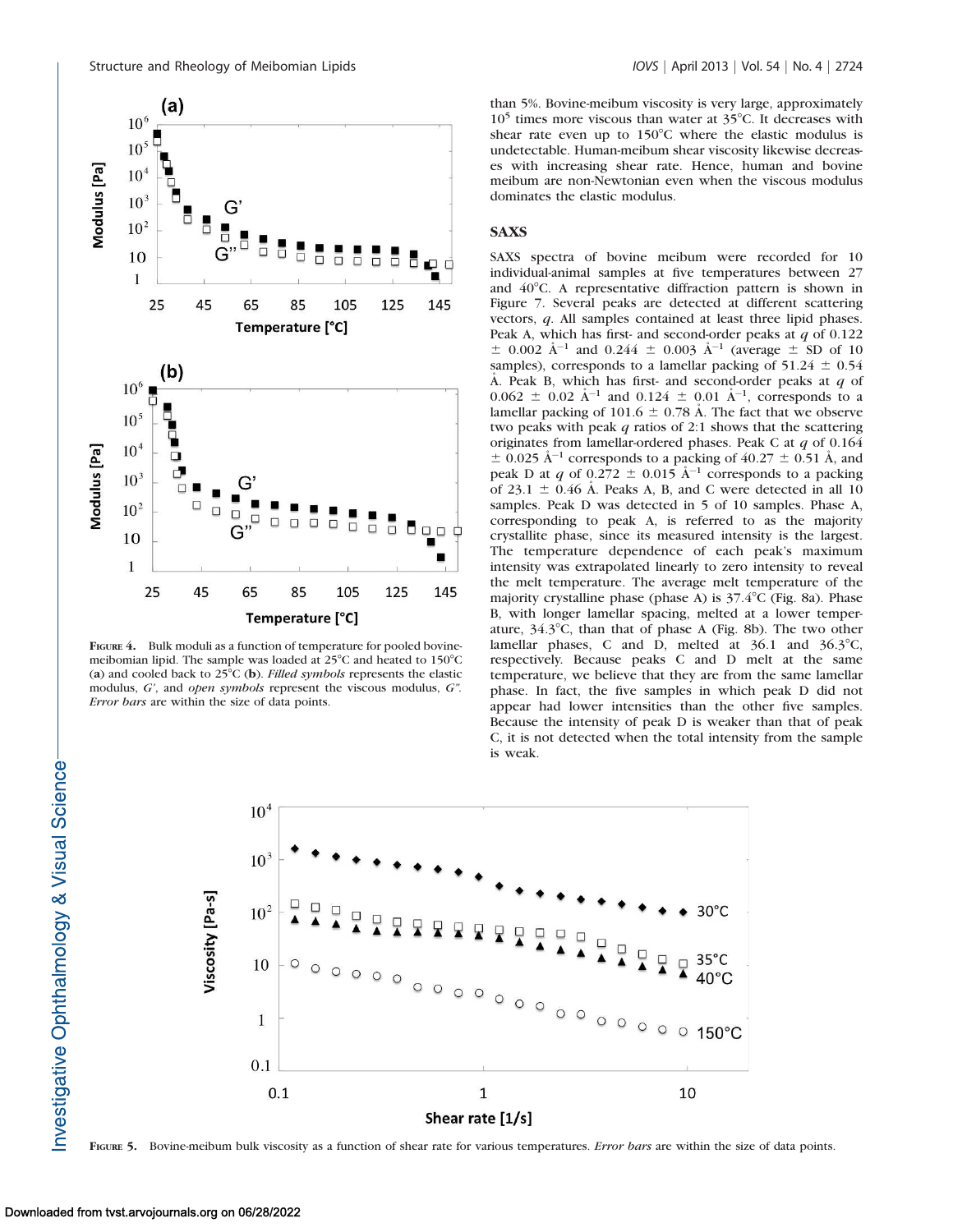

FIGURE 6. Human-meibum bulk viscosity as a function of shear rate for various temperatures. Error bars are within the size of data points.

## **WAXS**

WAXS spectra were recorded for five individual-animal samples at 11 temperatures between  $27$  and  $145^{\circ}$ C. As illustrated in Figure 9, two broad peaks were detected in all samples. Peak E at q of 1.52  $\pm$  0.002 Å<sup>-1</sup> corresponds to a lamellar packing of  $4.13 \pm 0.03$  Å and peak F at q of  $1.35 \pm 0.001$  Å<sup>-1</sup> corresponds to a lamellar packing of  $4.64 \pm 0.02$  Å. With increasing temperature, the phase represented by peak E melts into phase F, raising the intensity of peak F until peak E completely disappears at  $34.34 \pm 0.30^{\circ}$ C. Because the melt temperatures

for WAXS peak E and SAXS peak B in Figure 7 are the same, these peaks likely reflect the same material. SAXS peak B corresponds to the lamellar spacing in phase B, whereas WAXS peak E corresponds to the lateral spacing of the polar head groups in this crystalline phase. Due to crystallite melting, peak F slowly disappears between  $36$  and  $145^{\circ}$ C. Even at 145°C, however, traces of peak F were detected. The width of peak F was much greater than that of peak E, indicating that peak F represents a maximum intensity of the combined E and F peaks. The temperature dependence of peak E and that of E and F combined is shown in Figure 10.



FIGURE 7. SAXS diffraction spectra of bovine meibum containing crystalline structures. Scattering at multiple temperatures between 27 and 40°C is shown. Peaks representing unique phases are lettered A, B, C, and D, and the *superscripts* above the peak labels denote the order of the peak (firstsecond).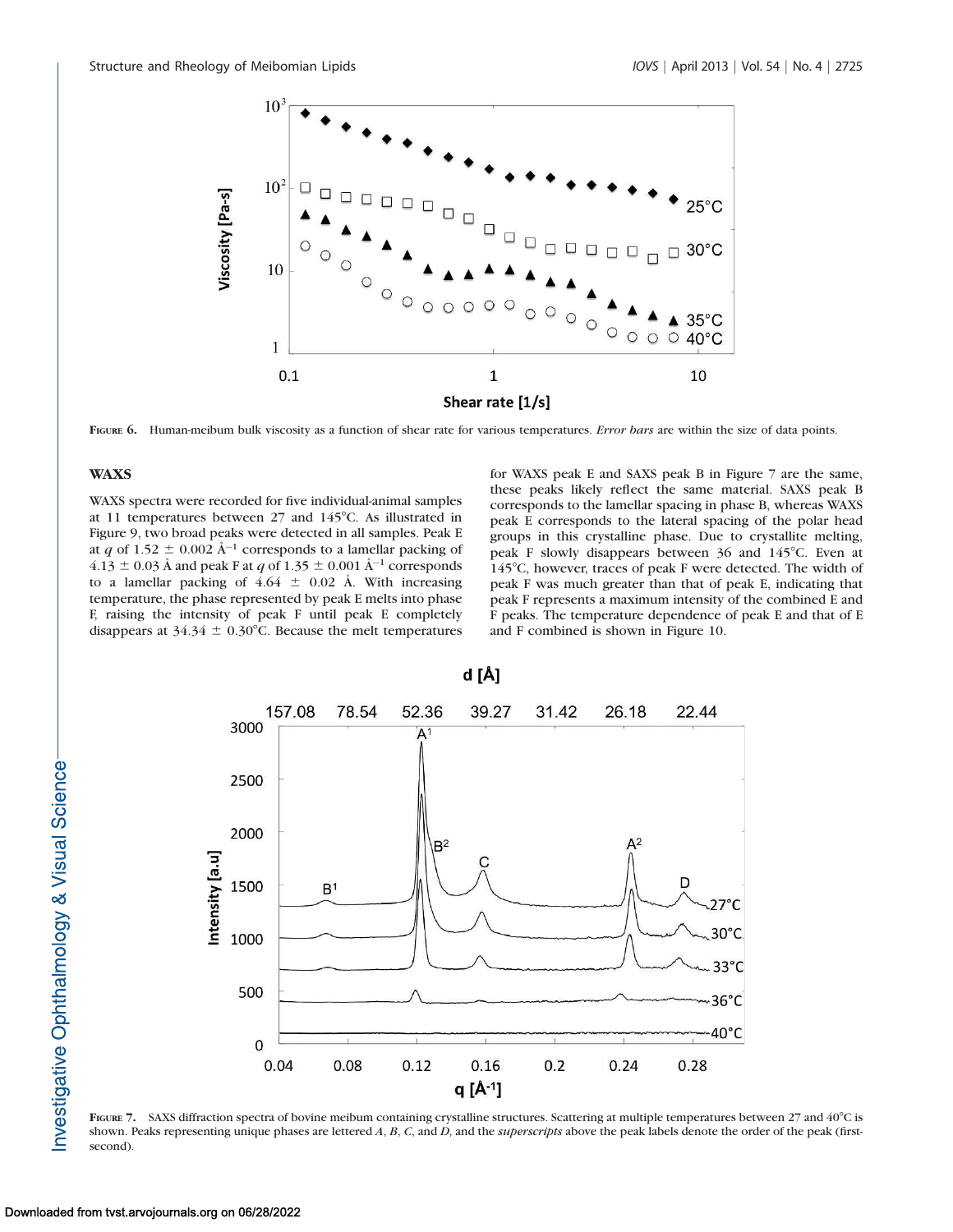

FIGURE 8. (a) Maximum intensity of peak A in Figure 7 as a function of temperature with an SD of 10 samples. The melt temperature for this peak is  $37.4^{\circ}$ C. (b) Maximum intensity of peak B in Figure 7 as a function of temperature with an SD of 10 samples. The melt temperature for this peak is  $34.3^{\circ}$ C. The intensity of both peaks decreases linearly with temperature as the crystallites melt.

## Polarized-Light Microscopy

Micrographs of bovine meibum viewed through cross-polarized light are composed of dark areas indicating isotropic fluid and bright areas corresponding to optically anisotropic crystal structures. Figure 11 gives an  $I/I_{max}$  melting curve for a sample of bovine meibum, where  $I_{max}$  corresponds to the average brightness of the image at  $30^{\circ}$ C. As the temperature increases at  $2^{\circ}$ C per minute from  $30^{\circ}$ C,  $I/I_{max}$  decreases because anisotropic crystallites melt. By approximately  $36$  to  $37^{\circ}$ C, almost all birefringent crystalline material has melted;  $I/I_{max}$ asymptotes with further increases in temperature. Samples imaged at temperatures above  $37^{\circ}$ C are essentially black with almost no visible features. Upon further heating to  $150^{\circ}$ C, no changes are seen in the cross-polarized images.

## Differential Scanning Calorimetry

We subjected bovine meibum to differential scanning calorimetry. Two of the meibum samples were from individual animals, and the rest consisted of pooled meibum from multiple animals. There was no qualitative difference between the two sets of samples. Figure 12 is a typical heating/cooling scanning curve. Starting at  $-30^{\circ}$ C, the sample is slowly heated and an endothermic peak occurs at  $0 \pm 2^{\circ}C$  (mean  $\pm$  SD). A second broader peak appears between 20 and  $35^{\circ}$ C with a maximum at  $30.7 \pm 1.1^{\circ}$ C corresponding to melting of crystalline meibum, as seen in the SAXS spectra of Figure 7. Near 100°C, several close endothermic peaks appear, followed by a larger one near 125°C (123.5  $\pm$  1.2°C). Upon cooling from 2008C, no corresponding high-temperature exothermic peaks appear, but a freezing transition is detected between 35 and 20<sup>°</sup>C with a maximum at 27.8  $\pm$  2.3<sup>°</sup>C. Reheating of the sample from  $-30$  to 200°C results only in the broad melting peak near  $30^{\circ}$ C. The  $0^{\circ}$ C,  $100^{\circ}$ C, and  $125^{\circ}$ C peaks all disappear after the first heating cycle.

Some meibum samples were first dried in a desiccator for 2 days at ambient temperature and then scanned as above. Results were similar to those in Figure 12, with the notable absence of both the  $0^{\circ}$ C and high-temperature peaks. Subsequently, meibum samples were hydrated in the desiccating chamber at approximately 90% relative humidity for 4 days. DSC scans demonstrate the reappearance of the peaks at 0 and 100 $\degree$ C, but not that at 125 $\degree$ C. If we divide the area under the  $0^{\circ}$ C and 100 $^{\circ}$ C peaks by the enthalpy of water freezing and vaporization, respectively, the corresponding amount of water in the meibum samples ranges from 1 to 4 wt%.

## **DISCUSSION**

Extensive effort is available on the chemical composition of human meibum.<sup>2,5–8,10,11,16,17,21–24</sup> By comparison, surprisingly little is known about the physical structure of the TFLL and how that structure influences on-eye behavior. Most proposed structures are similar to the sketch of McCulley and Shine<sup>23,25</sup> shown in Figure 13. Here the more polar lipids orient vertically at the water/lipid interface akin to surfactants at an oil/water interface. Less-polar lipids organize into several lamellar layers with the least-polar hydrocarbons vertically oriented at the air/ lipid interface. If we assume a typical length of 2.5 nm for a lipid molecule and accept Figure 13 literally, the thickness of the lipid layer is less than approximately 10 nm. In contrast to the accumulation of detailed information on the chemical composition of human meibum, the basic lamellar structure suggested by Figure 13 remains<sup>8,26</sup> (see, for example, Fig. 1 of the Meibomian Gland Dysfunction report<sup>8</sup>). The one change in structure now made explicit is that proteins adsorb at the lipid/ water interface and possibly intercalate into the remaining lipid layers (see Refs. 2, 8, and 27 and Millar TJ and Mudgil P. IOVS 2005;46:ARVO E-Abstract 4418). A recently proposed TFLL architecture better illustrates the duplex-film thickness of the film, but does not address the physical structure of the lipids within that film.<sup>28</sup> Our proposed picture of the human TFLL contrasts strongly28 and also with that of McCulley and Shine23,25 (Fig. 13).

Early evidence of the lipid-layer thickness cited interference color patterns observed under white light,<sup>29-35</sup> which demands thicknesses near 100 nm. The more in-depth studies of King-Smith et al.<sup>36</sup> using in situ interferometry, suggest lipidlayer thicknesses between 20 and 160 nm. Even at the smallest cited thickness of 20 nm, the lipid layer is not well represented by a monolayer, but rather by 6 to 10 multilayers. At this thickness, the TFLL is best viewed as a duplex film (i.e., an oily layer that is thick enough to exhibit bulk properties with two distinct interfaces).37,38 In this scenario, also suggested by Holly,<sup>39,40</sup> the tear-film lipid layer consists of two separate interfaces: air/lipid and water/lipid separated by bulk liquid. A stack of vertically oriented lamellae extending across the entire film is an unlikely bulk structure, as it demands an almost a rigid solid (Bron AJ, et al. IOVS 2011;52:ARVO E-Abstract 3854). Also, a lamellar-stack structure disagrees with the discrete melting behavior found in our rheologic, scattering, and DSC experiments. As with most duplex films spread at the air/water interface, breakup into nonuniform regions is likely for the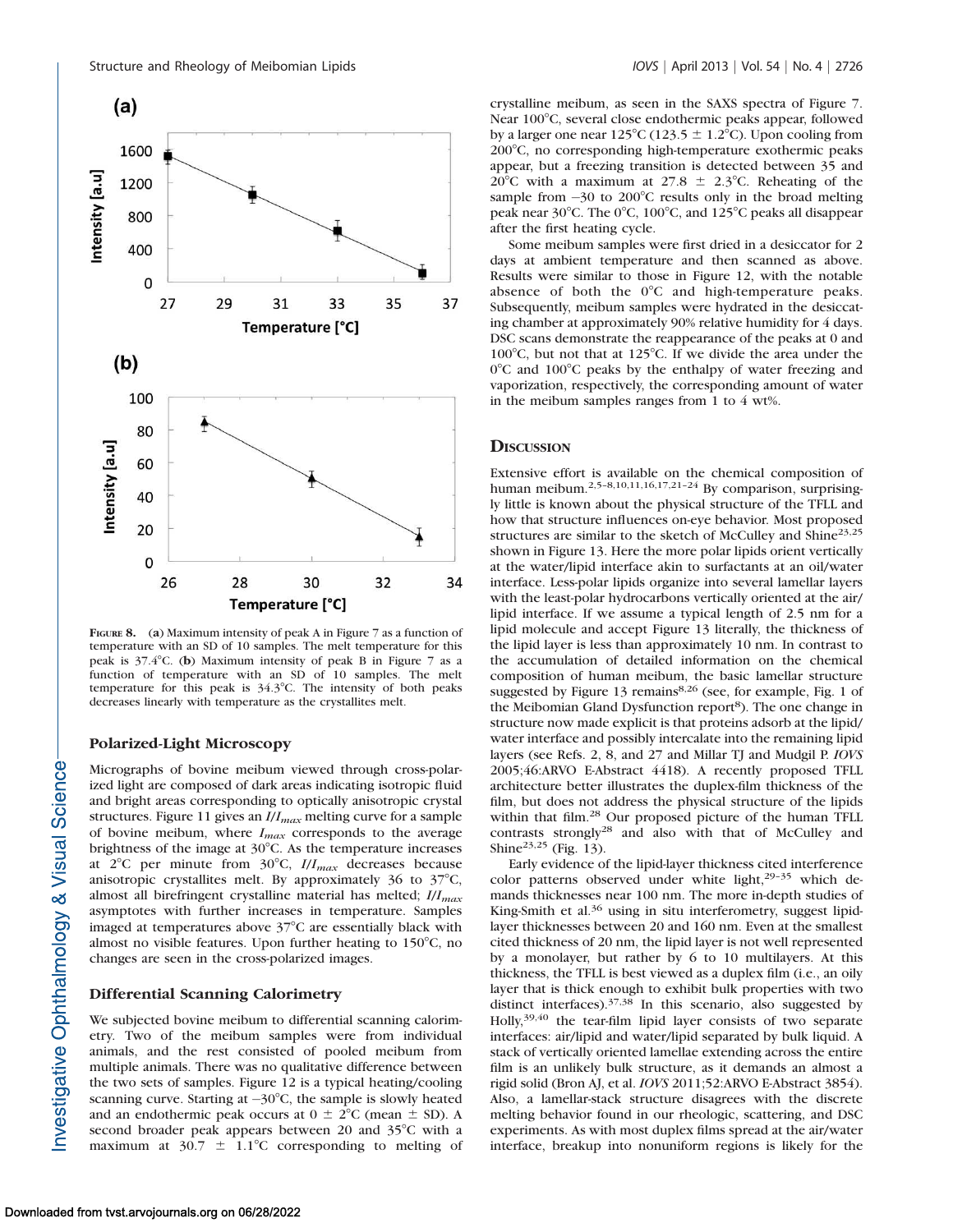

FIGURE 9. WAXS diffraction patterns of a representative bovine-meibomian lipid containing crystalline structures. Scattering at multiple temperatures between  $27$  and  $145^{\circ}$ C is shown.

thinner lipid layers, as has been observed both in vitro and in vivo for tear-film lipid layers.<sup>41,42</sup> Lipid-layer breakup, however, is not anticipated in the thicker regions of the rising lipid curtain during initial spreading.

To provide a more complete description of the TFLL, we explored interfacial and bulk rheological and scattering properties of meibum. Because of sample availability, we focused primarily, although not exclusively, on bovine meibum. In addition to compositional similarity with human meibum,  $16$ our experiments show that bovine meibum is both rheologically and structurally similar to human meibum.<sup>14</sup> To within minimal differences, bovine meibum is a useful physical model for human meibum.

Surprisingly few studies are available on the bulk rheology of human meibum. The previous effort of Tiffany and Dart<sup>12</sup> was semiquantitative and did not examine the roles of shear rate or temperature. More recently, Yokoi et al.<sup>43</sup> analyzed the rise kinetics of the human lipid layer after a blink. Based on a simplified analysis, they concluded that the TFLL is elastic and that it drags the underlying viscous tear film upward as it spreads. Thus, the entire tear film (i.e., tear film plus lipid layer) behaves as if viscoelastic. In our study, the bulk and interfacial rheology are examined over a range of temperatures, oscillatory frequencies, and shear rates. We find that bulk meibum is both viscous and elastic. At  $35^{\circ}$ C, the shear viscosity of bovine and human meibum is approximately 10<sup>5</sup> larger than that of water. Likewise, bulk meibum is strongly shear thinning even at temperatures up to  $150^{\circ}$ C. The large viscosity and dramatic shear thinning indicate that bulk meibum is structured and inhomogeneous.

Bovine and human meibum are also highly elastic with elastic moduli even larger than their viscous moduli. The viscous and elastic moduli of bovine and human meibum are approximately  $10^2$  to  $10^3$  Pa at  $35^{\circ}$ C at 1 Hz. In comparison, typical soft contact lens materials have moduli approximately  $10^6$  Pa.<sup>44</sup> Oscillatory rheology shows that meibum remains primarily elastic until  $140^{\circ}$ C. This observation is further confirmation of fluid structure even at high temperature. Both steady and oscillatory shear rheology demonstrate a dramatic decline in both meibum viscosity and storage and loss of moduli between  $30$  and  $36^{\circ}$ C, suggesting the presence and subsequent melting of crystalline material over that temperature range.

Interfacial rheological properties of the bovine- and humanmeibomian lipids also show that meibum is viscoelastic at room temperature. Similar to bulk meibum, the interfacial elastic modulus below  $30^{\circ}$ C is larger than the interfacial viscous modulus. The observed enhancement of the elastic and viscous moduli at  $23^{\circ}$ C after heating and cooling corresponds with the observation by Mudgil and Millar,<sup>45</sup> who reported that cooling enhances the surfactant properties of meibomian lipids. Again, similar to bulk meibum, there is a melting transition near 30°C at which both interfacial moduli diminish dramatically. Thus, bulk and interfacial rheology indicate that meibum is viscoelastic and that at ambient temperature, crystalline material is present that partially melts near eye temperature. Surprisingly, the fully melted material above  $40^{\circ}$ C remains viscoelastic even to high temperature.

X-ray scattering from human and bovine meibum is consonant with the rheological characterization. SAXS spectra demonstrate the presence of lamellar crystalline structures in bulk meibum. One crystal population melts by  $34^{\circ}$ C, two more by  $36^{\circ}$ C, and the majority crystalline phase by  $37^{\circ}$ C. At bovine ocular-surface temperature<sup>46</sup> of approximately 34 to 38 $^{\circ}$ C, as many as three crystal populations are present. SAXS diffraction of bovine meibum differs only slightly from that of humans.<sup>14</sup> Grazing-incidence x-ray diffraction measurements of human meibum by Leiske et al. $47$  show the presence of crystalline lamellar regions of lipid even in films only several molecular layers thick spread over water. Based on the similarity between the bulk structure of bovine and human meibum as demonstrated by SAXS and WAXS, we expect multimolecular films of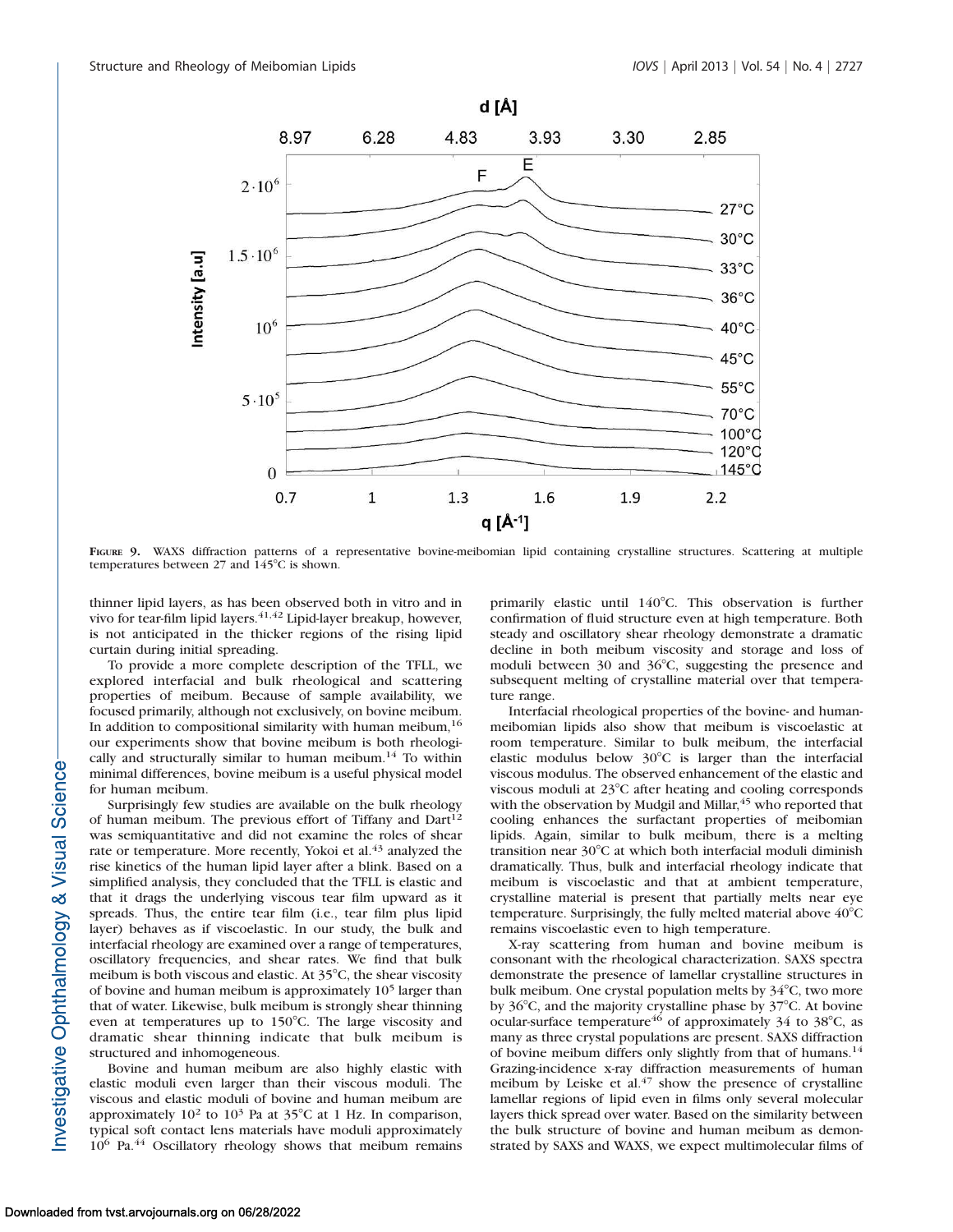

FIGURE 10. (a) Maximum intensity of peak E in Figure 9 as a function of temperature. The melt temperature for this peak is  $34.34^{\circ}$ C. The intensity of this peak decreases linearly with temperature. (b) Maximum intensity of peaks E+F in Figure 9 as a function of temperature.

bovine meibum to be structured as well. It is apparent that meibum is structured from a thick bulk-oil film down to films of several molecular layers in thickness.

In addition to the lamellar crystals identified in SAXS as melting by  $37^{\circ}$ C, scattering at wide angles (WAXS) demonstrates a broad peak that persists up to  $145^{\circ}$ C. The broad nature of this peak indicates that although lipid molecules are ordered, the spacing of that ordering is not conserved and there is a distribution of spacings. Such a distribution suggests that the lipids are in a bulk disordered phase.

Micrographs recorded from the polarized-light microscope (Olympus BX51; Olympus) indicate that the crystalline material in bovine meibum is anisotropic as it causes birefringence. The birefringence disappears when samples are heated past  $37^{\circ}$ C, the same temperature at which the SAXS shows disappearance of the last crystalline material. Thus, all structural evidence obtained in this work agrees that the crystalline material is lamellar in structure. The absence of birefringence above  $37^{\circ}$ C is consistent with the WAXS spectra indicating a disordered fluid phase.

Thermal analysis of bovine meibum with DSC corroborates the results of SAXS, WAXS, rheology, and light microscopy confirming phase transitions and their reversibility over the temperature range of 20 to  $35^{\circ}$ C. The transition region corresponds to the melting/crystallization of the three ordered lamellar phases identified by x-ray scattering. The two thermal peaks detected at 0 and  $100^{\circ}$ C, their disappearance on heating to 200°C or on desiccation, and their reappearance on watervapor saturation strongly links them to absorbed water that

melts and then evaporates during heating. The significant amount of water detected rejects possible sample contamination or adsorbed surface water. Because unstirred meibum reversibly absorbs and desorbs water when in contact with humidified air, dispersed droplets are unlikely. More likely, molecular domains of water may be present in the TFLL, but further research is needed to determine the state of water within the TFLL. The complete loss of meibum elasticity observed at  $140^{\circ}$ C (see Fig. 4a), is not detected in the DSC experiments, suggesting that it is not due to a first-order phase transition. The thermal peak at  $125^{\circ}$ C, which does not reappear after heating or on water-vapor saturation, apparently belongs to an unidentified, relatively low-molecular-weight organic compound.

In Figure 14, we propose an alternative schematic of the TFLL based on the experimental structural information gained here. The picture emerging from our study, and illustrated in Figure 14, is that of a viscoelastic, shear-thinning duplex fluid film covering the aqueous tear film that is thick enough to consist of two distinct interfaces: lipid/water and lipid/air separated by intervening bulk liquid. In addition to a plethora of lipid chemical molecules present, the TFLL also apparently contains protein $9,10$  and water (not shown in Fig. 14). At physiologic temperature,  $34$  to  $35^{\circ}$ C, the bulk liquid is a suspension of lamellar crystallites (gray shading in Fig. 14) in a continuous fluid (orange shading in Fig. 14) and is highly viscoelastic and shear-thinning. The presence of lamellar crystals in both bulk samples and thin films of meibum<sup>14,47</sup> confirm that they are also present in the in vivo tear film. Asymmetric lamellar crystals added to oil mixtures in cosmetics and food emulsions are well known to impart structure reflected in material texture. $48-50$  In fact, many of the lipids chemically identified in meibum, including polar lipids, wax esters, triglycerides, and fatty acids are known oil structurants.<sup>50</sup> The lamellar solids in meibum are minority components, yet they impart strong viscoelasticity. This result suggests that they are randomly oriented and highly asymmetric (e.g., needlelike). We have no evidence to support the picture in Figure 13 of the lipid layer as an ordered, stacked array of lamellar layers.

The solid lamellar particles (shown gray in Fig. 14) are dispersed in a continuous liquid phase (seen as orange in Fig. 14) that exhibits short-range order at physiologic temperature, but is overall disordered. We do not have definite evidence for the detailed molecular structure of the suspending, continuous liquid phase. However, above  $37^{\circ}$ C where all crystallites melt, this fluid is viscoelastic and non-Newtonian, although less so than with the crystalline particulates present. The different lamellar crystallites presented in Figure 14 refer to the lamellar phases found in bovine meibum. However, due to the similarity between the bulk structure of bovine and human meibum, the proposed model can describe the human TFLL with slight changes in the spacing of the lamellae.

Because hydrocarbons are not surface active at an oil/air interface, no significant segregation in either composition or molecular orientation is expected at the lipid/air interface of the tear-film lipid layer. Conversely, amphiphilic surfactantlike molecules, such as phospholipids, fatty acids, or omegahydroxy acyl fatty acids, are expected to concentrate and orient at the water/lipid interface of the TFLL. Within a few layers, the molecular-orienting effect of the lipid/water interface is lost. As indicated in Figure 14, aqueous protein can also competitively adsorb at this interface and slowly unravel and irreversibly attach.<sup>51-54</sup> Penetration of aqueous protein into the bulk of the tear lipid layer (see Refs. 2, 26, 55, and 56 and Millar TJ and Mudgil P. IOVS 2005;46:ARVO E-Abstract 4418; see for instance Fig. 6 of Ref. 2) appears unlikely, as no favorable driving force is evident. Protein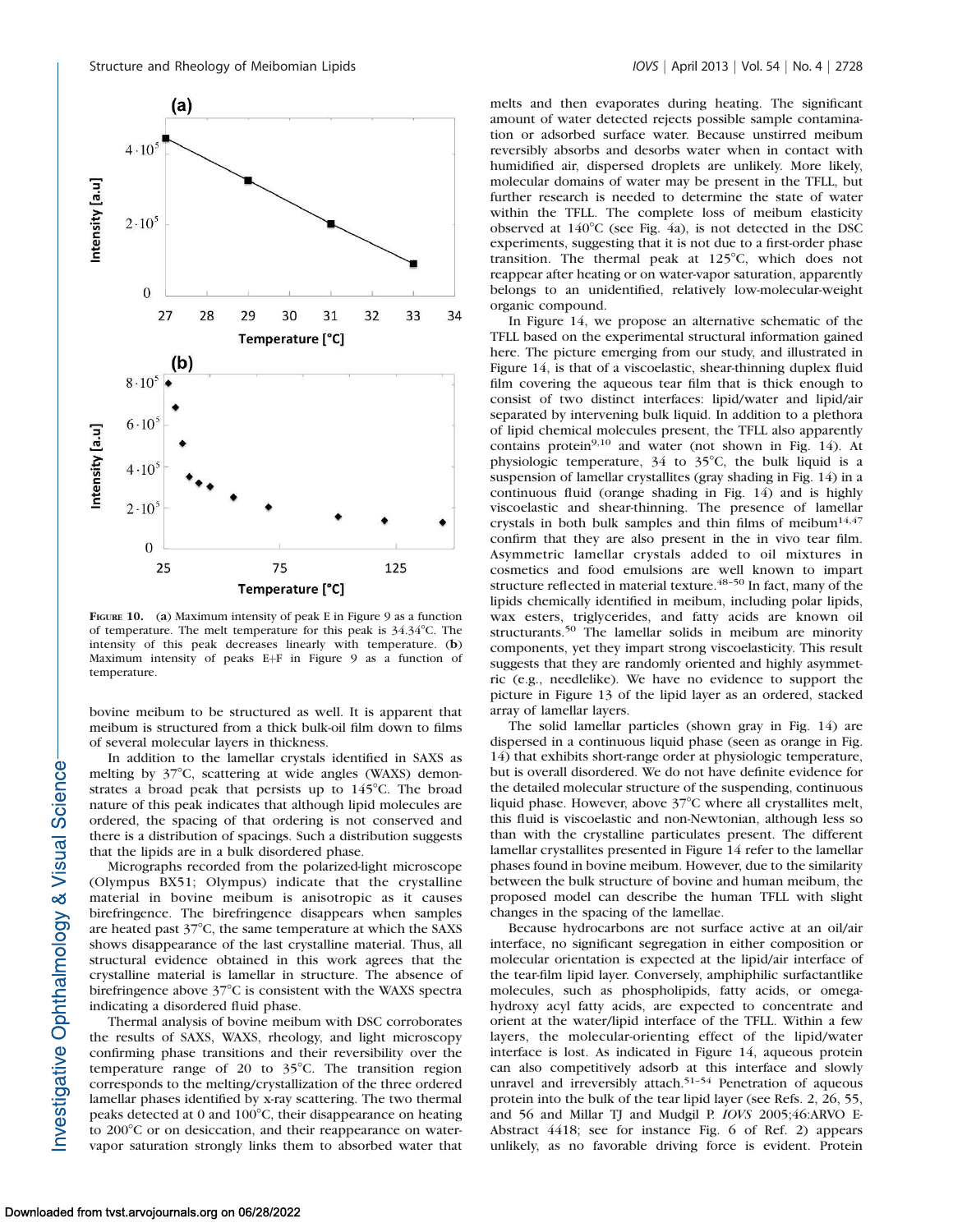

FIGURE 11. Birefringence melt curve for bovine meibum showing  $I/I_{max}$  of micrographs versus temperature.



FIGURE 12. DSC heat flow versus temperature for bovine meibum collected from an individual animal. Downward peaks represent heat absorption by the sample (endothermic phase transitions) and *upward peaks* represent heat released from the sample (exothermic phase transitions). Sample mass is 9.5 mg. As indicated by the *borizontal arrows*, the *lower portion* of the curve corresponds to heating the sample from  $-30^{\circ}$ C to 200°C and the *upper portion* to cooling from 200 $^{\circ}$ C to  $-30^{\circ}$ C.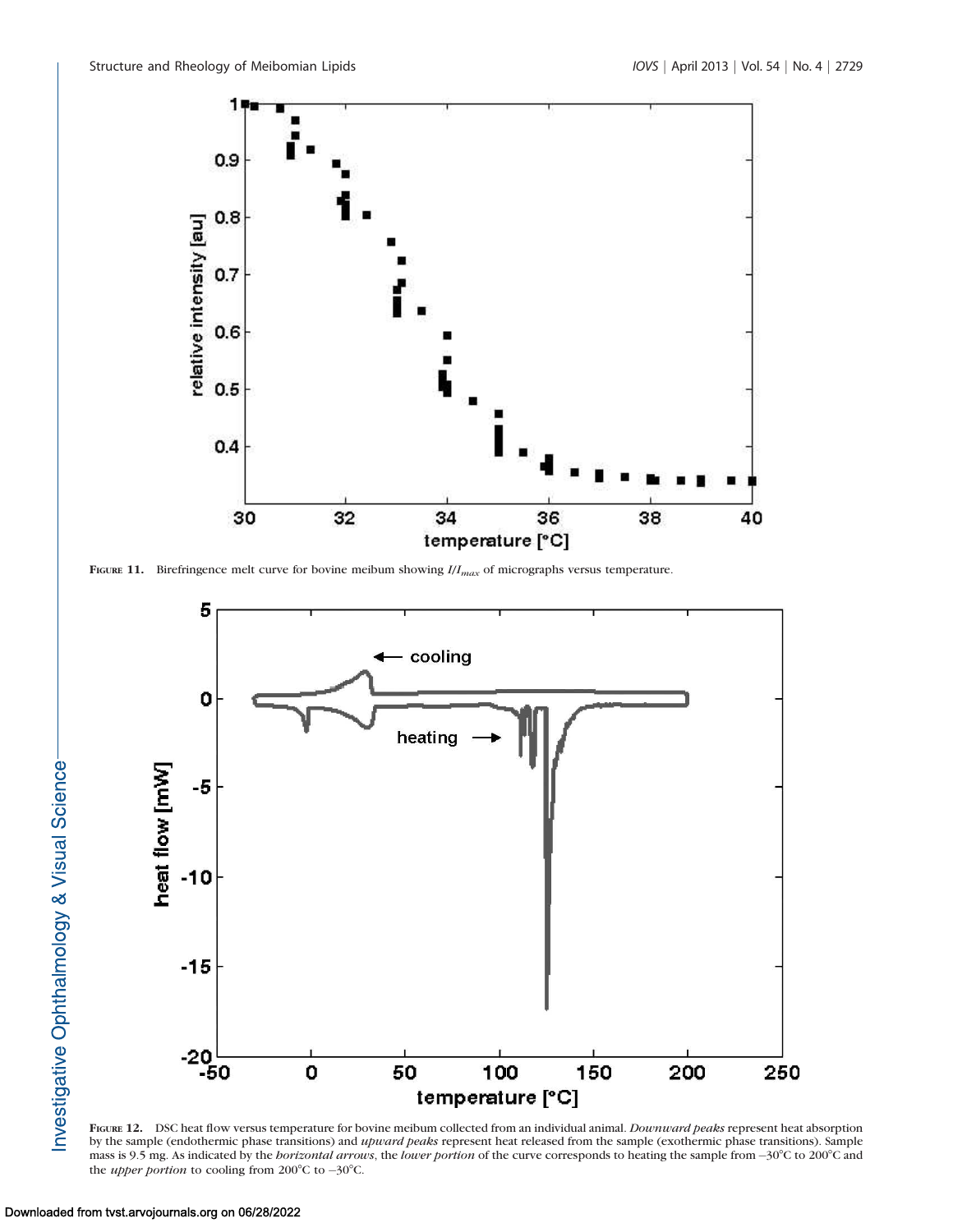

Water-lipid interface

FIGURE 13. Lamellar structure of tear-film lipid layer. Symbol key: P, phospholipids; TG, triglycerides; WE, waxy esters; C, cerebrosides; HC, hydrocarbons; F, fatty acids (free); CE, cholesteryl esters. Modified and reprinted with permission from McCulley JP, Shine W. A compositional based model for the tear film lipid layer. Trans Am Ophthalmol Soc. 1997;95:79–93. Copyright 1997 American Ophthalmological Society.

observed in the chemical makeup of human meibum9,10 might arise as detritus from the holocrine cells that produce meibum. However, protein within expelled meibum is likely to be partially denatured and not enzymatically active.8

The unique temperature dependence of the interfacial and bulk rheological properties of meibum is important to on-eye behavior. In a healthy eye, a smaller viscosity at body temperature facilitates expression from the glands and spreading of fresh lipid onto the tear-film surface. The TFLL is likely composed of both thick regions  $(\sim 100 \text{ nm})$  and thinner regions away from the spreading front, possibly down to several monolayers. Thus, both bulk and interfacial rheology are pertinent. During spreading over the aqueous tear film, lipids cool and their bulk and interfacial elasticity increase. Increased elasticity may enhance the stability of the tear film protecting against rupture (i.e., formation of black spots). In the thinner regions of the lipid layer, dewetting of the lipid film may occur, resulting in lipid lenses interspersed in a monolayer or several-layer-thick oily film at the air/tear interface.<sup>41,42</sup> Lipid-layer breakup is detrimental because tear evaporation through the resulting thin monolayer regions is likely enhanced compared with that through the thicker regions of the lipid film. Cooling of the spreading lipid layer greatly increases its viscoelasticity, protecting against lipid-layer dewetting.

There is, thus, a delicate balance between lipid fluidity and structure necessary to enable uniform spreading over the tear film and also to resist dewetting of both the tear film and lipid layer itself. Accordingly, small changes in meibum melt temperature could detrimentally influence both lipid secretion and lipid-layer performance, raising important questions about the connection between meibum chemical composition and lipid-layer mechanical behavior on eye, especially for dry-eye and meibomian-gland disease (MGD) subjects. Our proposed lipid-layer structure in Figure 14 provides a new paradigm for



FIGURE 14. Proposed schematic of the tear-film lipid layer. At eye temperature, approximately 34 to 35°C, crystalline phases A to D are dispersed within an isotropic, viscoelastic continuous liquid (orange shading). Solid phase A (gray rectangles) is the majority crystalline phase. Crystallites are presumed highly asymmetric in shape. Polar lipids orient at the aqueous/lipid interface, but orientation does not persist deep into the bulk lipid layer. Proteins may also competitively adsorb at the aqueous/lipid and possibly intercalate. No specific orientation of lipid molecules is expected at the lipid/air interface. Water in the lipid layer is not shown. Drawing is not to scale.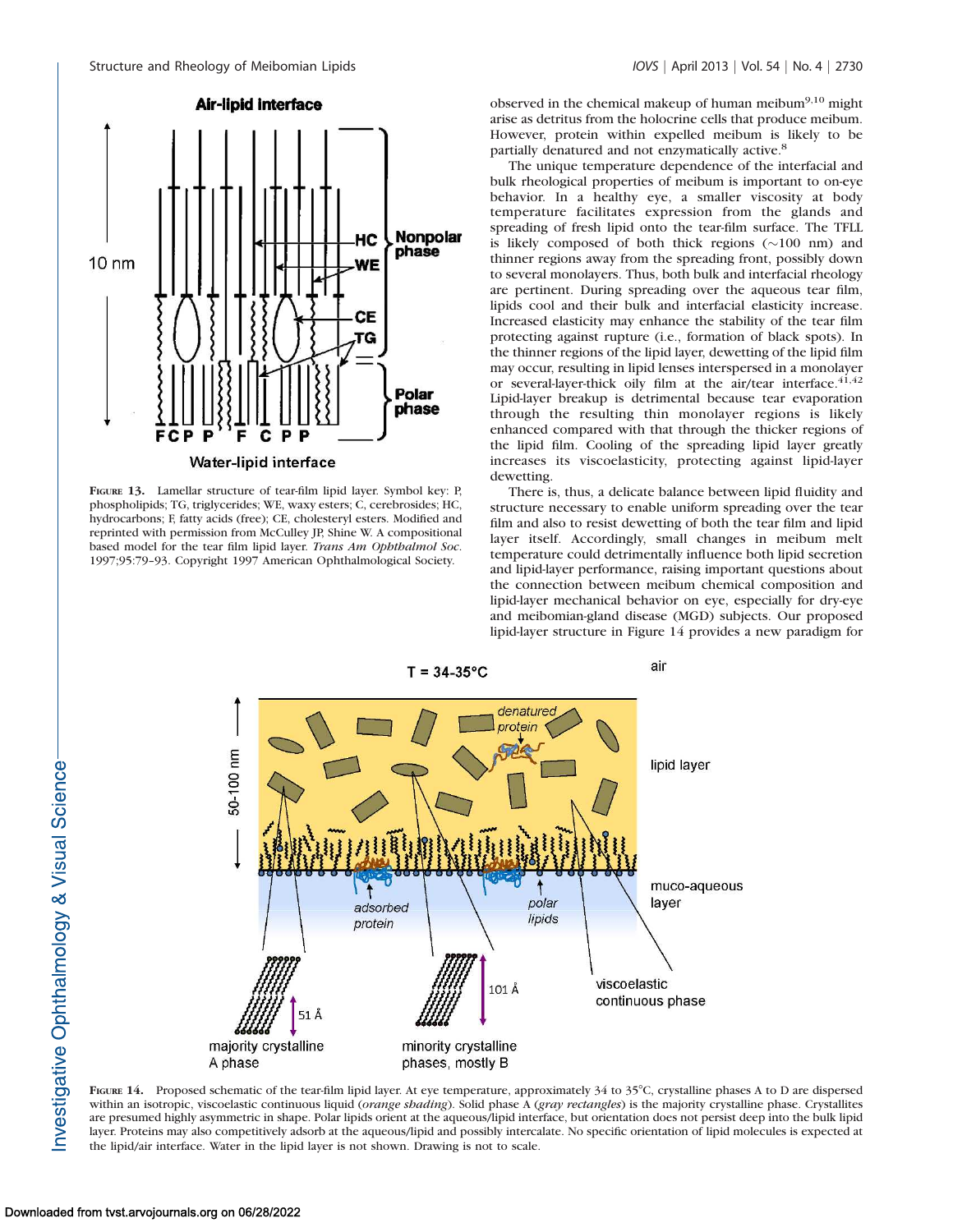understanding the human TFLL, but one that requires additional experimental verification and amplification.

#### Acknowledgments

We thank Michelle Senchyna for collection of human-meibum samples, Rachel Segalman at the University of California Berkeley for use of the DSC and microscope, and John Pople at the Stanford Linear Accelerator (SLAC) for help conducting SAXS and WAXS experiments. Portions of this research were carried out at the Stanford Synchrotron Radiation Lightsource, a Directorate of SLAC National Accelerator Laboratory and an Office of Science User Facility operated for the US Department of Energy Office of Science by Stanford University.

Supported in part by Alcon Research Ltd.

Disclosure: L. Rosenfeld, Alcon Research Ltd. (F); C. Cerretani, Alcon Research Ltd. (F); D.L. Leiske, Alcon Research Ltd. (F); M.F. Toney, None; C.J. Radke, Alcon Research Ltd. (F); G.G. Fuller, Alcon Research Ltd. (F)

#### **References**

- 1. King-Smith PE, Fink B, Hill R, Koelling K, Tiffany JM. The thickness of the tear film. Curr Eye Res. 2004;29:357–368.
- 2. Butovich IA, Millar TJ, Ham BM. Understanding and analyzing meibomian lipids—a review. Curr Eye Res. 2008;33:405–420.
- 3. Nagyova B, Tiffany JM. Components responsible for the surface tension of human tears. Curr Eye Res. 1999;19:4-11.
- 4. The definition and classification of dry eye disease: report of the Definition and Classification Subcommittee of the International Dry Eye Workshop (2007). Ocul Surf. 2007;5:75–92.
- 5. Butovich IA. Cholesteryl esters as a depot for very long chain fatty acids in human meibum. *J Lipid Res*. 2009;50:501-513.
- 6. Butovich IA, Uchiyama E, McCulley JP. Lipids of human meibum: mass-spectrometric analysis and structural elucidation. J Lipid Res. 2007;48:2220–2235.
- 7. Chen JZ, Green-Church KB, Nichols KK. Shotgun lipidomic analysis of human meibomian gland secretions with electrospray ionization tandem mass spectrometry. Invest Ophthalmol Vis Sci. 2010;51:6220–6231.
- 8. Green-Church KB, Butovich I, Willcox M, et al. The International Workshop on Meibomian Gland Dysfunction: report of the Subcommittee on Tear Film Lipids and Lipid-Protein Interactions in Health and Disease. Invest Ophthalmol Vis Sci. 2011;52:1979–1993.
- 9. Borchman D, Yappert MC, Foulks GN. Changes in human meibum lipid with meibomian gland dysfunction using principal component analysis. Exp Eye Res. 2010;91:246–256.
- 10. Tsai PS, Evans JE, Green KM, et al. Proteomic analysis of human meibomian gland secretions. Br J Ophthalmol. 2006; 90:372–377.
- 11. Bron AJ, Tiffany JM, Gouveia SM, Yokoi N, Voon LW. Functional aspects of the tear film lipid layer. Exp Eye Res. 2004;78:347– 360.
- 12. Tiffany JM, Dart J. Normal and abnormal functions of the meibomian secretion. R Soc Med Int Congr Symp Ser. 1981; 40:1061–1064.
- 13. Borchman D, Foulks GN, Yappert MC, Ho DV. Temperatureinduced conformational changes in human tear lipids hydrocarbon chains. Biopolymers. 2007;87:124–133.
- 14. Leiske DL, Leiske C, Leiske D, et al. Temperature-induced transitions in the structure and interfacial rheology of human meibum. Biophys J. 2012;102:369–376.
- 15. Leiske DL, Raju SR, Ketelson HA, Millar TJ, Fuller GG. The interfacial viscoelastic properties and structures of human and animal meibomian lipids. Exp Eye Res. 2010;90:598–604.
- 16. Nicolaides N, Kaitaranta JK, Rawdah TN, Macy JI, Boswell FM, Smith RE. Meibomian gland studies—comparison of steer and human lipids. Invest Ophthalmol Vis Sci. 1981;20:522–536.
- 17. Nicolaides N, Ruth EC. Unusual fatty-acids in the lipids of steer and human meibomian gland excreta. Curr Eye Res. 1982;2: 93–98.
- 18. Schein OD, Tielsch JM, Munoz B, Bandeen-Roche K, West S. Relation between signs and symptoms of dry eye in the elderly. A population-based perspective. Ophthalmology. 1997;104:1395–1401.
- 19. Brooks CF, Fuller GG, Frank CW, Robertson CR. An interfacial stress rheometer to study rheological transitions in monolayers at the air-water interface. Langmuir. 1999;15:2450–2459.
- 20. Reynaert S, Brooks CF, Moldenaers P, Vermant J, Fuller GG. Analysis of the magnetic rod interfacial stress rheometer. J Rheol. 2008;52:261–285.
- 21. Butovich IA. Lipidomics of human meibomian gland secretions: chemistry, biophysics, and physiological role of meibomian lipids. Prog Lipid Res. 2011;50:278–301.
- 22. Butovich IA, Wojtowicz JC, Molai M. Human tear film and meibum. Very long chain wax esters and (o-acyl)-omegahydroxy fatty acids of meibum. J Lipid Res. 2009;50:2471– 2485.
- 23. McCulley JP, Shine W. A compositional based model for the tear film lipid layer. Trans Am Ophthalmol Soc. 1997;95:79–93.
- 24. Tiffany JM. Individual variations in human meibomian lipidcomposition. Exp Eye Res. 1978;27:289–300.
- 25. McCulley JP, Shine WE. The lipid layer: the outer surface of the ocular surface tear film. Biosci Rep. 2001;21:407–418.
- 26. Millar TJ, Tragoulias ST, Anderton PJ, et al. The surface activity of purified ocular mucin at the air-liquid interface and interactions with meibomian lipids. Cornea. 2006;25:91–100.
- 27. Tragoulias ST, Anderton PJ, Dennis GR, Miano F, Millar TJ. Surface pressure measurements of human tears and individual tear film components indicate that proteins are major contributors to the surface pressure. Cornea. 2005;24:189–200.
- 28. Butovich IA. The meibomian puzzle: combining pieces together. Prog Retin Eye Res. 2009;28:483–498.
- 29. Doane MG. An instrument for in vivo tear film interferometry. Optom Vis Sci. 1989;66:383–388.
- 30. Ehlers N. The precorneal film: biomicroscopical, histological and chemical investigations. Acta Ophthalmol. 1965;81:1– 136.
- 31. Fatt I, Weissman BA. Physiology of the Eye: An Introduction to the Vegetative Functions. 2nd ed. Stoneham, MA: Butterworth-Heinemann; 1992.
- 32. Goto E, Dogru M, Kojima T, Tsubota K. Computer-synthesis of an interference color chart of human tear lipid layer, by a colorimetric approach. Invest Ophthalmol Vis Sci. 2003;44: 4693–4697.
- 33. Guillon J-P. Tear film photography and contact lens wear. Journal of the British Contact Lens Association. 1982;5:84–87.
- 34. Korb DR, Greiner JV, Glonek T, et al. Human and rabbit lipid layer and interference pattern observations. In: Sullivan DA, Dartt DA, Meneray MA, eds. Lacrimal Gland, Tear Film, and Dry Eye Syndromes 2: Basic Science and Clinical relevance. New York: Plenum Press; 1998:305–308.
- 35. McDonald JE. Surface phenomena of tear film. Am J Ophthalmol. 1969;67:56–64.
- 36. King-Smith PE, Hinel EA, Nichols JJ. Application of a novel interferometric method to investigate the relation between lipid layer thickness and tear film thinning. Invest Ophthalmol Vis Sci. 2010;51:2418–2423.
- 37. Harkins WD. A general thermodynamic theory of the spreading of liquids to form duplex films and of liquids or solids to form monolayers. J Chem Phys. 1941;9:552-568.